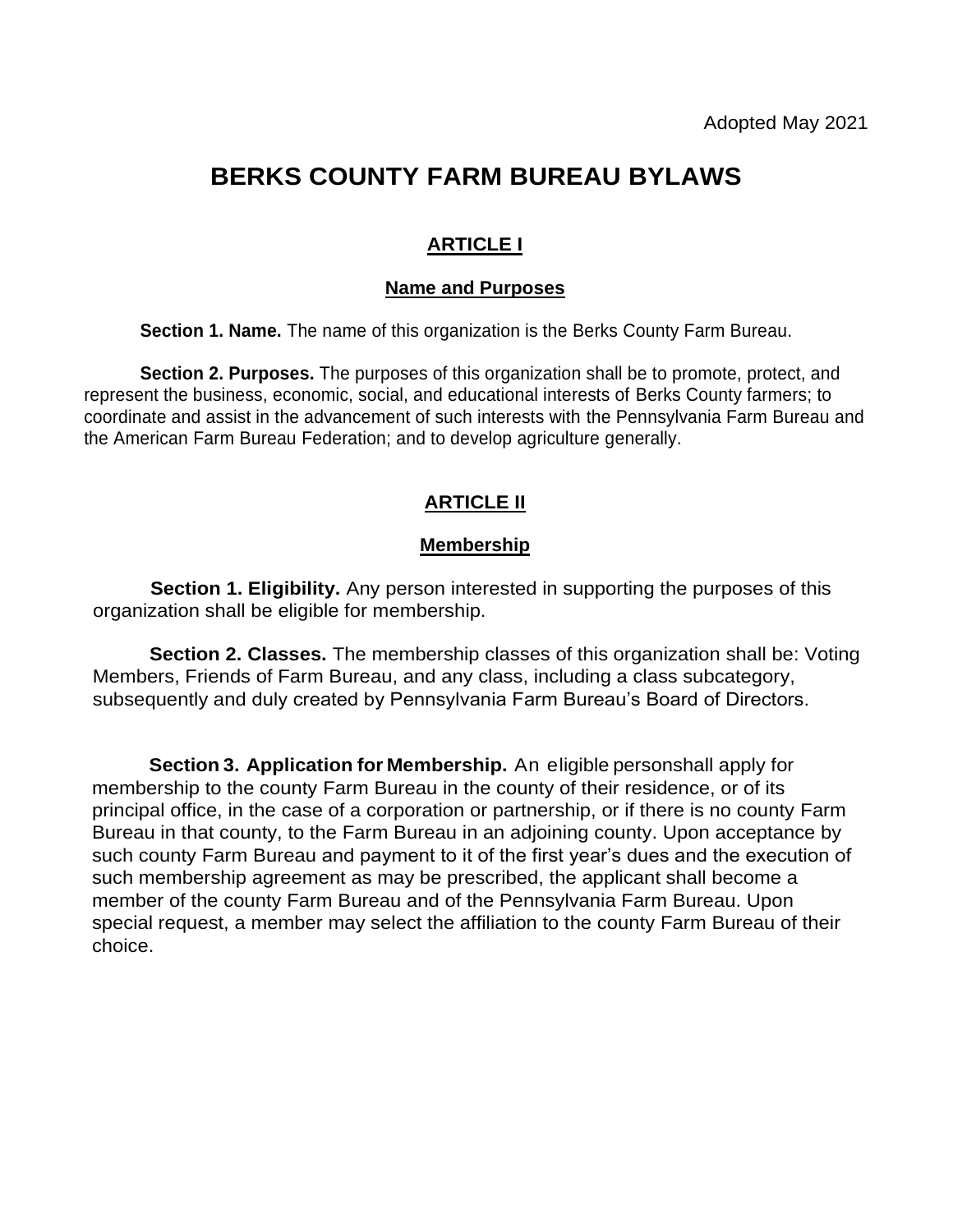**Section 4. Membership Rights.** The membership rights of members are as follows: (a) The right to vote on any and all matters shall be restricted to voting members of this Farm Bureau in good standing. Each voting membership shall have one vote. Friends of Farm Bureau shall have no voting rights (b) A dependent member of the family household of a natural person, who is a member of this Farm Bureau, shall be entitled to the rights and privileges of the respective membership except the right to vote or hold office. The Board of Directors may determine from time to time under what circumstances an individual may be deemed to be a dependent member of the household.

**Section 5. Joint Membership.** Two or more persons, partnerships or corporations, or any combination thereof, shall not be accepted as members of this Farm Bureau upon a single membership agreement.

**Section 6. Dues.** The annual county dues in Berks County Farm Bureau shall be based on the membership class, as outlined below, plus any amounts required to be forwarded to the Pennsylvania Farm Bureau and the American Farm Bureau Federation for each member, including any costs for the AD&D program and Farm Bureau publications:

a. Voting Member: As determined by the county Board of Directors

b. Friend of Farm Bureau Member: As determined by the county Board of Directors c. Subsequent member class or class subcategory created by PFB Board of Directors: As determined by county Board of Directors.

Full cost structure of county dues, state dues, national dues, and other costs will be outlined on the county website.

**Section 7. Membership in Good Standing.** A member of this Farm Bureau shall be deemed in good standing if their membership is free from dues delinquency and not otherwise terminated, cancelled or in default on the date as to which the question of good standing is determined.

However, any definition of membership in good standing duly adopted and promulgated at any annual meeting of the Pennsylvania Farm Bureau shall be and become the definition of membership in good standing in this Farm Bureau.

The foregoing rule shall also pertain where the matter of membership on good standing in the Farm Bureau is the basis for fixing a right to or a privilege of membership in any associated, affiliated, or subsidiary organization of this Farm Bureau, or of the Pennsylvania Farm Bureau.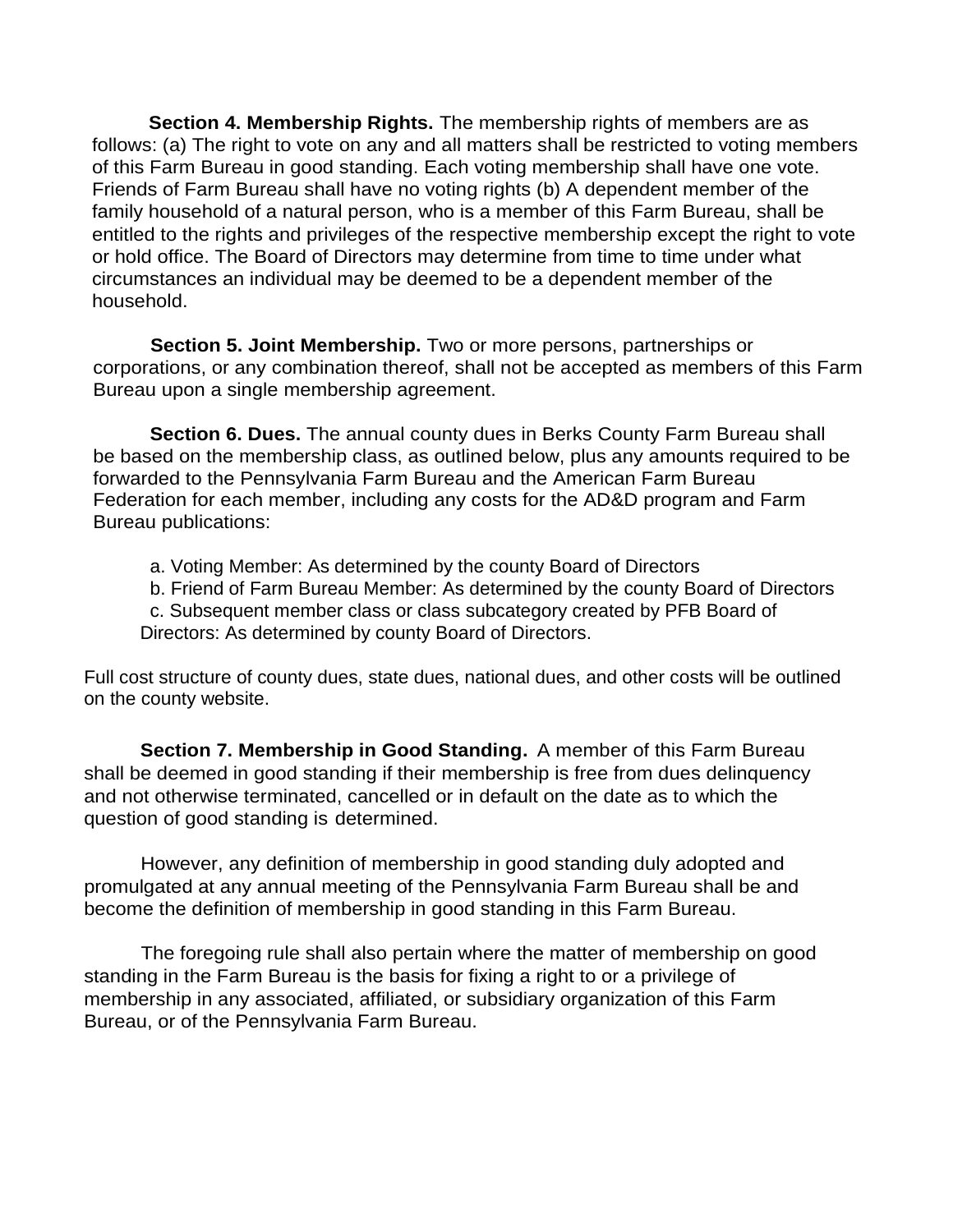Upon the request of any associated, affiliated, or subsidiary organization of this Farm Bureau, or of the Pennsylvania Farm Bureau, the Secretary of this Farm Bureau shall certify to the organization making such request a list of the members in good standing as of the date specified in such request.

**Section 8. Meetings.** The annual meeting of voting members shall be held in September or October of each year, the date and place to be selected by the Board of Directors. Regular and special meetings of voting members may be called by the President, or by two-thirds vote of the Board of Directors. Regular and special meetings of voting members may be called by the president, two-thirds vote of the board of directors, or signed by at least one-fourth of the voting members.

**Section 9. Notice.** Notice of meetings of voting members and all matters concerning this Farm Bureau shall be deemed to have been duly given by: (1) placing in the mail, postage prepaid, to the last known post office address of the voting member, at least 20 days prior to such meeting, notice thereof in writing; or (2) email to a voting member's last known email address, at least 20 days prior to such meeting or matter. A notice of a meeting or matter appearing printed in an official publication of this Farm Bureau, mailed or emailed to voting members in good standing at least twenty 20 days prior to the meeting or matter shall be deemed to comply with this provision.

**Section 10. Quorum.** Twenty of the voting members in good standing shall constitute a quorum for the transaction of any and all business at any annual or special meeting, and the favorable vote of a majority of such members present in quorum shall be necessary for the determination of any matter, except that a lesser number may adjourn from time to time if there is no quorum at the end of the meeting.

**Section 11. Presiding Officer.** The President, if present, shall preside at all meetings of members of this Farm Bureau. In the President's absence, the next officer in due order who may be present shall preside. For the purpose of these bylaws, the order of officers shall be as follows: President, Vice President, Second Vice President, other members of the Board of Directors, in alphabetical order.

**Section 12. Privilege of the Floor.** Members of this Farm Bureau in good standing shall be entitled to the privilege of the floor, subject to the rules governing the meeting.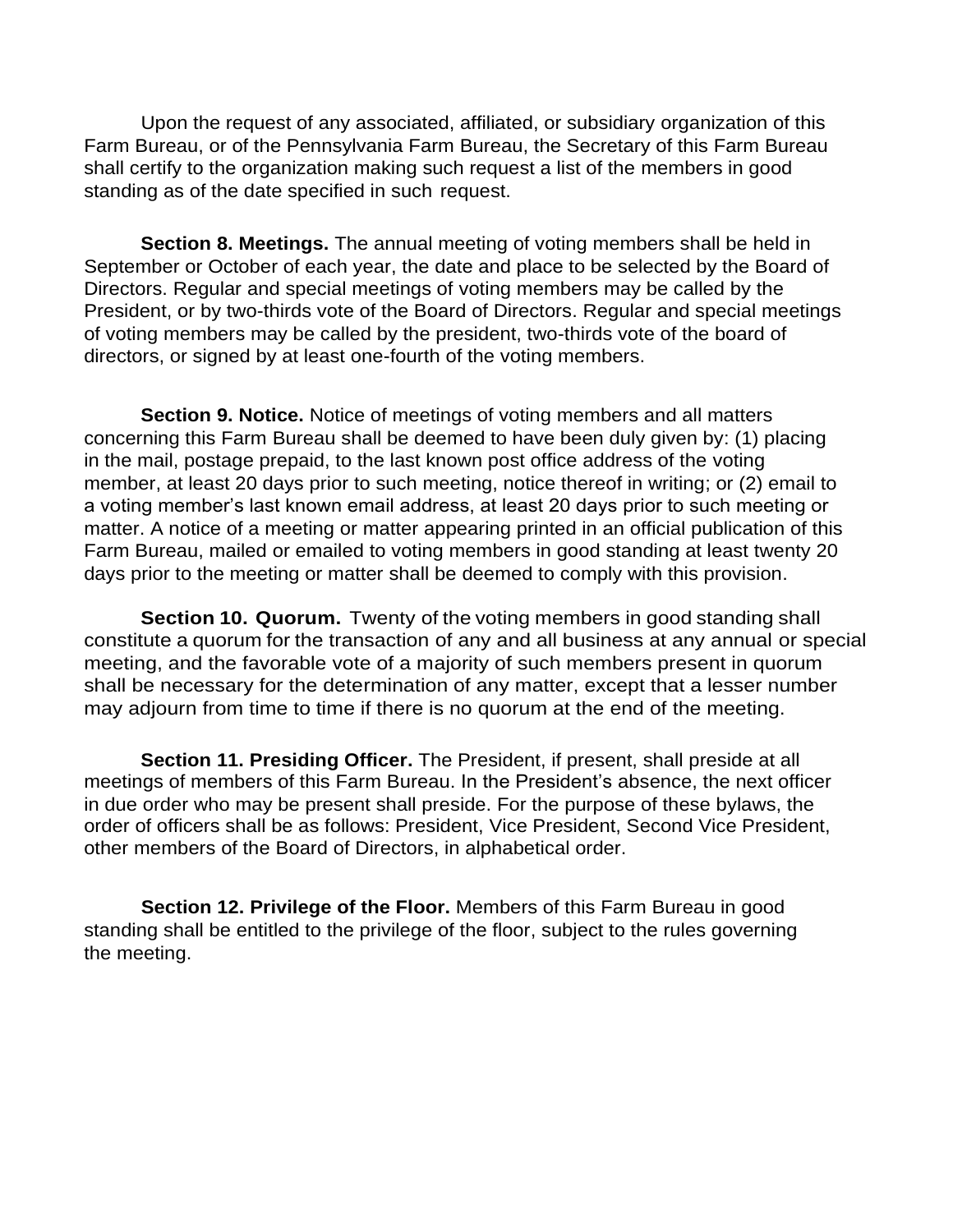**Section 13. Election of Delegates.** The voting members of this Farm Bureau shall be represented at all meetings of the Pennsylvania Farm Bureau by Voting Delegates as provided in the bylaws of the Pennsylvania Farm Bureau. Said delegates to be elected annually during the business session of the county annual meeting, unless selection is specifically delegated to the county board by a motion duly passed at the county annual meeting. Elected delegates must be in good standing and voting members of this county farm bureau.

## **ARTICLE III**

#### **Board of Directors**

**Section 1. Number and Authority.** The business and property of this Farm Bureau shall be managed and controlled by a Board of Directors of 12 voting members to be elected on a district basis at the annual meeting of this Farm Bureau. In addition, if there is a county women's, young ag professionals, or leadership committee, the chair(s) shall be an ex-officio member of the board of directors with voting powers. The term of office of directors shall be two years and until their successors are duly elected and qualified.

**Section 2. Qualifications.** The members of the Board of Directors, including the President and Vice President, must be voting members of this Farm Bureau in good standing who: (1) are actively engaged in the production of agricultural products; (2) were actively engaged in the production of agricultural products; or (3) who provide support services vital to the agricultural industry. The term "were actively engaged in the production of agricultural products" shall mean a person who devoted a substantial portion of their life to farming. In no event may a person whose interest may be in conflict with the interest of the Farm Bureau by reason of their employment, representation or contractual relationship with it or an affiliated company or association be eligible to serve in such capacity.

**Section 3. Election of Directors.** At the first meeting of voting members, and at each annual meeting of voting members thereafter, a Board of Directors shall be elected to serve until their successors are duly elected and qualified. All elections for directors shall be by ballot, which may be accomplished by mail or electronic ballot methods, unless this rule is waived by unanimous consent of all voting members present or by proxy.

**Section 4. Meetings.** The Board of Directors shall meet as soon as practicable after the annual meeting of this Farm Bureau and shall meet in regular session as often as may be necessary, to conduct the business of this Farm Bureau. The regular meetings of such Board shall be held on such dates and at such time and place as may be fixed by the Board of Directors.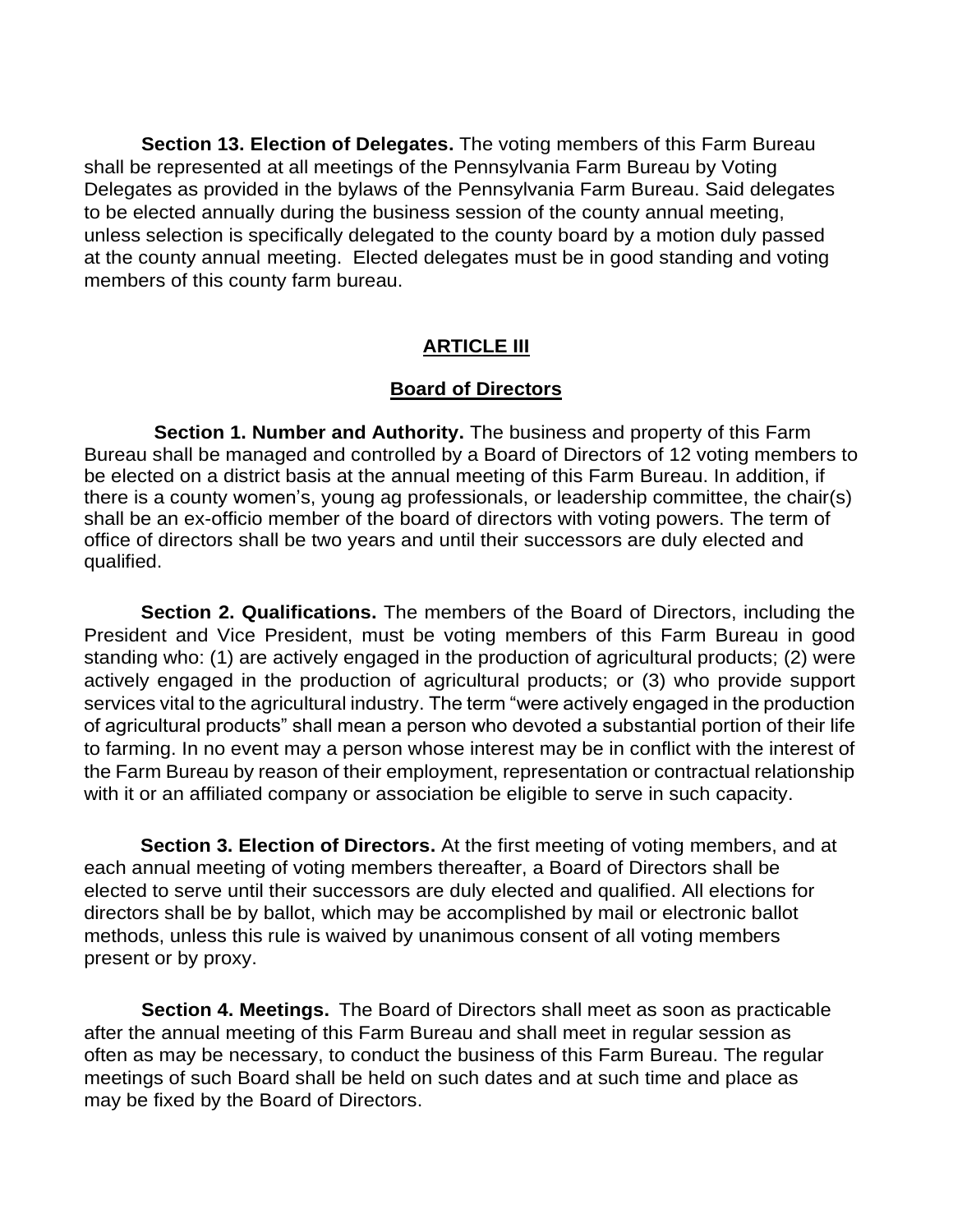Special meetings of the board of directors may be called by the President and shall be called by the Secretary upon request in writing signed by one-third of the entire number of directors. Notice of meetings shall be given in such manner as provided in Article II, Section 9. Attendance at any meeting shall constitute waiver of notice thereof.

**Section 5. Quorum.** A majority of the Board of Directors shall constitute a quorum, and a majority of the directors in attendance at any meeting, shall, in the presence of a quorum, decide its action. A minority of the board present at any meeting may, in absence of a quorum, adjourn to a later date, but may not transact any business.

**Section 6. Removal from Office.** The following shall constitute sufficient grounds for the removal from office of any officer or director without the necessity of a vote of the Board of Directors:

- (a) Death
- (b) Being or becoming an employee of this Farm Bureau or of the Pennsylvania Farm Bureau.
- (c) Being or becoming a full or part-time employee or agent of any service affiliated with the Pennsylvania Farm Bureau.
- (d) Non-attendance of three successive Board of Directors' meetings for causes other than sickness.
- (e) Formal or written resignation.

On the happening of any of the grounds above set out, the same shall be reported to the Board at its next meeting and noted in the minutes of the said meeting.

**Section 7. Vacancy.** In case of any vacancies in the Board of Directors or officers, the remaining members of the Board, though less than a quorum, may elect a successor, having the qualifications herein prescribed for directors, to hold office for the unexpired portion of the term of office of the director or officer whose place shall be vacant.

**Section 8. Cooperative Relations.** The Board of Directors shall have authority and may establish and maintain cooperative relations with any Department, Bureau, Board, Division or Agency of the United States Government or of the State Government or agency of any political subdivision thereof. This Farm Bureau, in addition to becoming affiliated with Pennsylvania Farm Bureau and with the American Farm Bureau Federation, may cooperate with other organizations.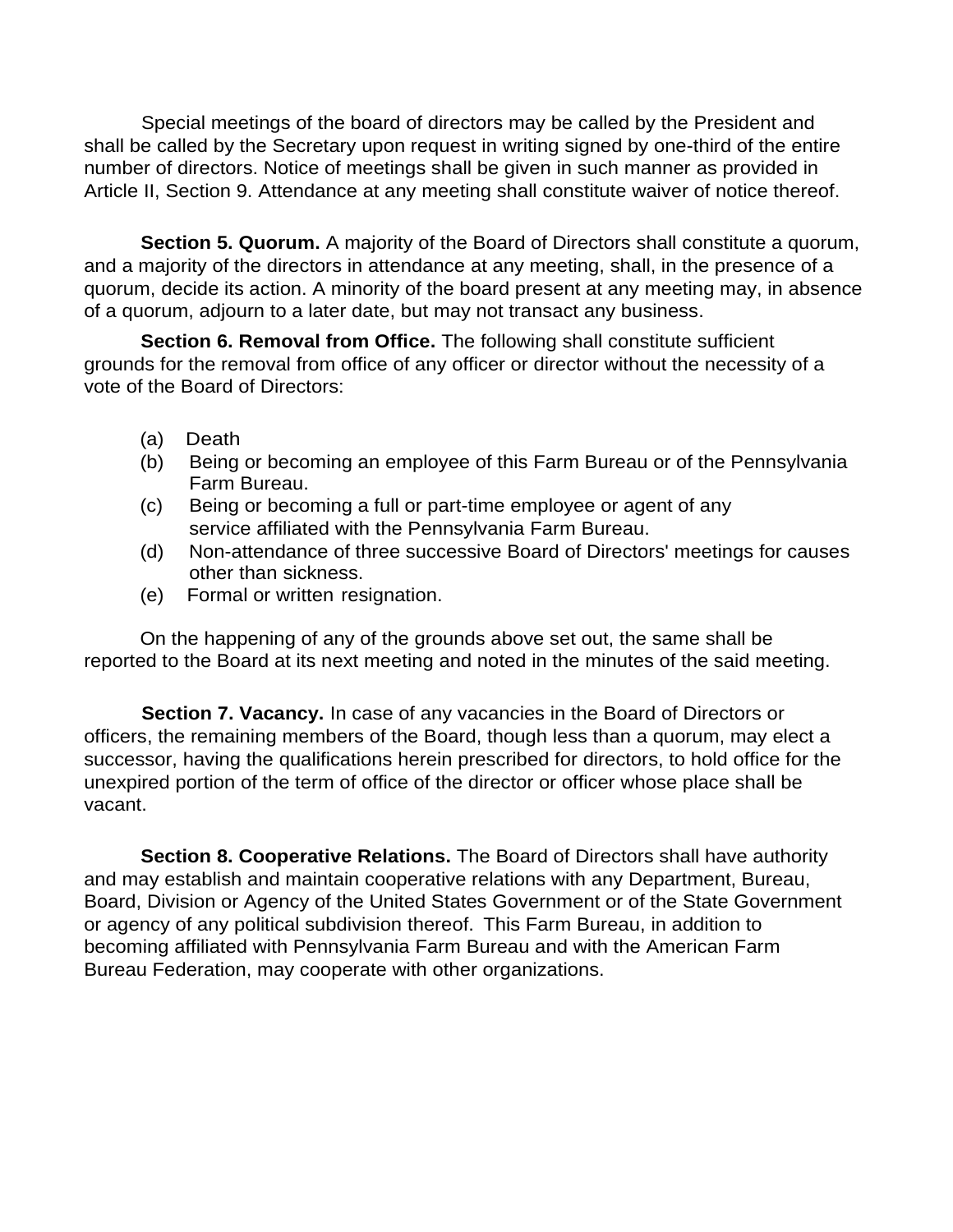#### **ARTICLE IV**

#### **Executive Committee**

**Section 1. Appointment.** The Board of Directors may appoint from its members an Executive Committee comprised of the President, who shall be chair; Vice President, and one additional board member. The county board of directors may disband the executive committee at any time with majority vote.

**Section 2. Authority.** The Executive Committee shall exercise such powers as may be delegated to it by the Board of Directors in the intervals between meetings of the Board of Directors and shall report their actions at each meeting of the Board. Full minutes of all meetings of the Executive Committee shall be kept and submitted to the Board of Directors.

**Section 3. Quorum and Procedure.** Subject to any regulation prescribed by the Board of Directors, the Executive Committee shall fix its own rules of procedure. The presence of a majority of the members of the Executive Committee shall be necessary to constitute a quorum.

#### **ARTICLE V**

#### **Officers**

**Section 1. Officers.** The officers of this Farm Bureau shall be a President, Vice President, Second Vice President, Secretary, and Treasurer. Farm Bureau officers shall be elected annually at an organization meeting of the board. Said meeting to be held not more than 25 days following adjournment of county annual meeting. The President and Vice President, Second Vice President shall be elected from within the membership of the board.

**Section 2. Qualifications.** The President, Vice President, Second Vice President, Secretary, and Treasurer must be voting members of this Farm Bureau in good standing.

**Section 3. President.** The President shall be chief executive officer of this Farm Bureau. The President shall preside at all meetings of its members, and at all meetings of the Board of Directors and of the Executive Committee. The President shall have general charge of the business of this Farm Bureau, subject to the control of the Board of Directors or Executive Committee.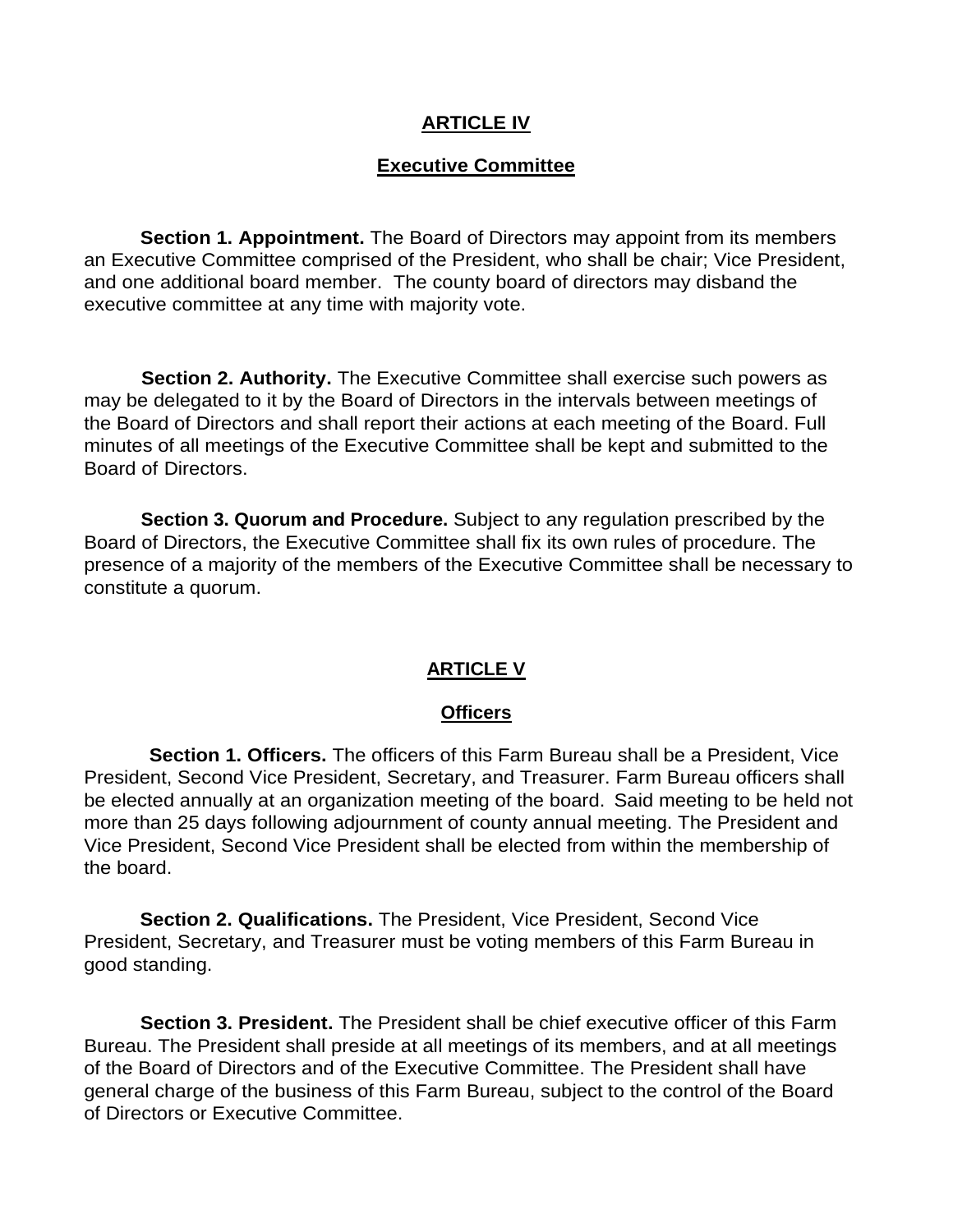**Section 4. Vice President.** The Vice President shall, in the absence of the President, exercise the powers and perform the duties of the President; otherwise, the Vice President shall have such powers and perform such duties as may be assigned by the President or by the Board of Directors.

**Section 5. Second Vice President.** The Second Vice President shall, in the absence of the Vice President, exercise the powers and perform the duties of the Vice President; otherwise, the Second Vice President shall have such powers and perform such duties as may be assigned by the President or by the Board of Directors.

**Section 5. Secretary.** The Secretary shall keep minutes of the meetings of members and of the meetings of the Board of Directors. The Secretary shall attend to the giving of all notices required to be given. In addition, the Secretary shall perform all duties incident to the office of Secretary, subject to the control of the Board of Directors.

**Section 6. Treasurer.** The Treasurer shall keep a full and accurate account of receipts and disbursements and deposit all money, checks, and other obligations to the credit of this Farm Bureau in such depository or depositories as may be designated by the Board of Directors or Executive Committee; shall disburse the funds of this Farm Bureau as ordered by the Board of Directors, or the Executive Committee, taking proper vouchers for such disbursements; shall render a statement of account and transactions whenever required by the Board of Directors or Executive Committee, and shall make a complete annual statement before each annual meeting of this Farm Bureau, which shall be verified by a qualified auditor or committee, to be selected by the Board of Directors; and generally shall perform all the duties incident to the position of Treasurer, subject to the control of the Board of Directors.

The Treasurer shall be required by the Board of Directors to furnish a bond conditioned for the faithful accounting for the funds and property in the Treasurer's custody in such sum and with such surety or sureties as may be fixed and required by the Board of Directors or Executive Committee. The premium on such bond shall be paid by this Farm Bureau.

**Section 7. Other Officers and Agents.** The Board of Directors may create such other offices, such as other officers, or assistant officers, and appoint such agents as it may deem necessary, to hold office during its pleasure who shall have such authority to perform such duties as from time to time may be prescribed by the Board of Directors.

**Section 8. Removal of Officers.** Any officer of this county Farm Bureau may be removed at any time by a two-third vote of the Board of Directors.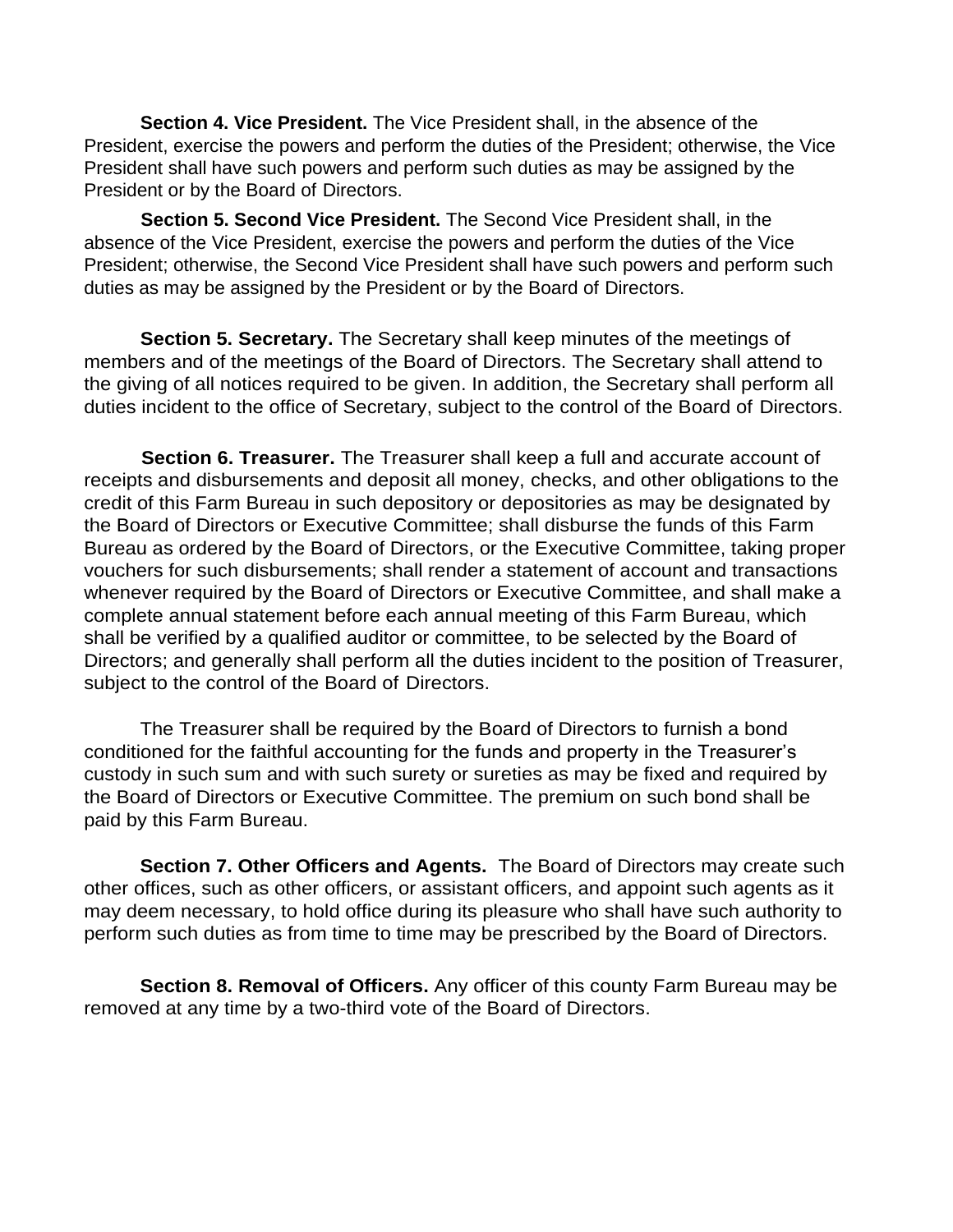#### **ARTICLE VI**

#### **Finance and Commercial Activities**

**Section 1. Investments of Surplus Funds.** Investments of surplus funds of this Farm Bureau over and above its cash requirements in its operations, may be made by the Treasurer of this Farm Bureau, on its behalf. Other investment of surplus corporate funds, within the limitations of law, may be authorized from time to time by the Board of Directors.

**Section 2. Investment in Stocks and Evidences of Indebtedness.** Investments in stocks and evidences of indebtedness of corporations whose activities will directly or indirectly promote agriculture, or the interests of those engaged therein, may be made on behalf of this Farm Bureau and in its name, upon consent at any regular meeting, or special meeting called for that propose, of the voting members, provided, always, that a quorum as ascertained by these bylaws, be present at such meeting. All and any investments shall be based upon good return.

**Section 3. Borrowing Funds.** The Board of Directors may, upon consent of this Farm Bureau expressed by the vote of a majority of the voting members thereof, present at any regular meeting or special meeting called for that purpose, provided always that a quorum be present, borrow money to be used solely for the purpose of this Farm Bureau and may pledge its property thereof.

**Section 4. Distribution of Assets.** No distribution of the property of this Farm Bureau shall be made until all debts are fully paid, and then only upon its final dissolution and surrender of organization and name, and as otherwise provided by law; nor shall any distribution be made except by vote of two-thirds of the voting members present in quorum. But this prohibition shall not operate to prevent this Farm Bureau, while acting in the capacity of agent, from receiving and distributing or disbursing any fund or funds.

## **ARTICLE VII**

#### **Sundry Provisions**

**Section 1. Fiscal Year.** The fiscal year of this Farm Bureau shall begin on the first day of October and terminate on the last day of September in each year.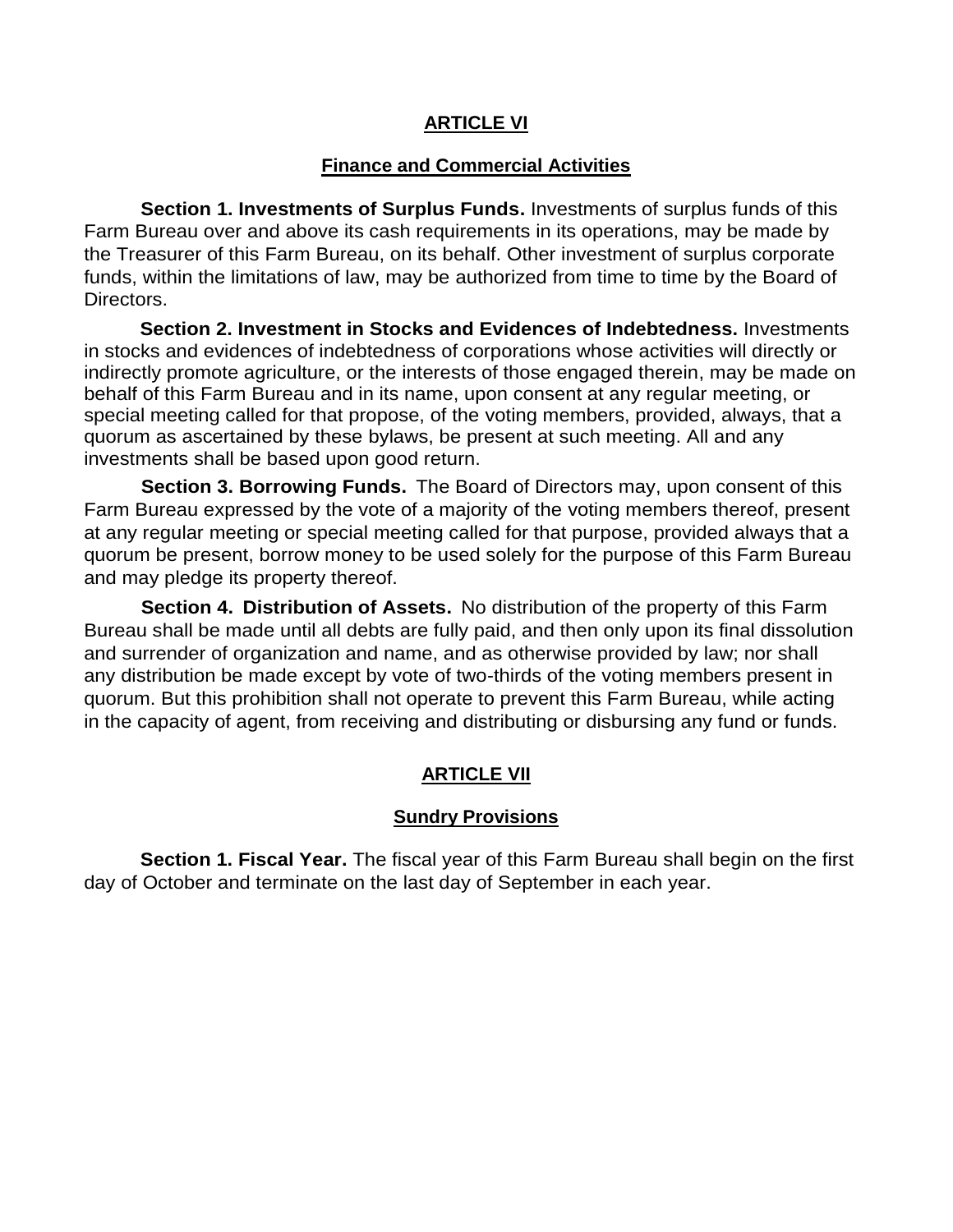**Section 2. Order of Business.** The order of business at all meetings, insofar as possible, shall be as follows:

(a) Call to Order (b) Roll Call (c) Reading of Minutes (d) Report of President (e) Report of Secretary (f) Report of Treasurer (g) Report of Committees (h) Other Reports (i) Unfinished Business (j) New Business (k) Election and Appointments (l) Adjournment

**Section 3. Organization Seal.** The organization seal of this Farm Bureau shall consist of two concentric circles, between which shall be the name of this Farm Bureau and in the center shall be inscribed "Seal" and such seal, as impressed on the margin thereof, is hereby adopted as the seal of this Farms Bureau.

**Section 4. Committees.** The President, with advice and approval of the Board of Directors, shall appoint all standing and special committees. The President shall be an exofficio member of all committees. Committees appointed in connection with meetings of voting members shall be appointed by the President or elected by the meeting assembled, at the pleasure of the meeting.

**Section 5. Contributions.** This Farm Bureau may receive, at the discretion of its Board of Directors, voluntary contributions in support of its program of work and activities, and for special purposes.

**Section 6. Remuneration.** Members of the Board of Directors and of the Executive Committee, and officers of this Farm Bureau shall serve without remuneration, as such, but may be reimbursed at the discretion of the Board of Directors to cover the necessary expense of travel and subsistence when serving this Farm Bureau under specific direction of the Board of Directors.